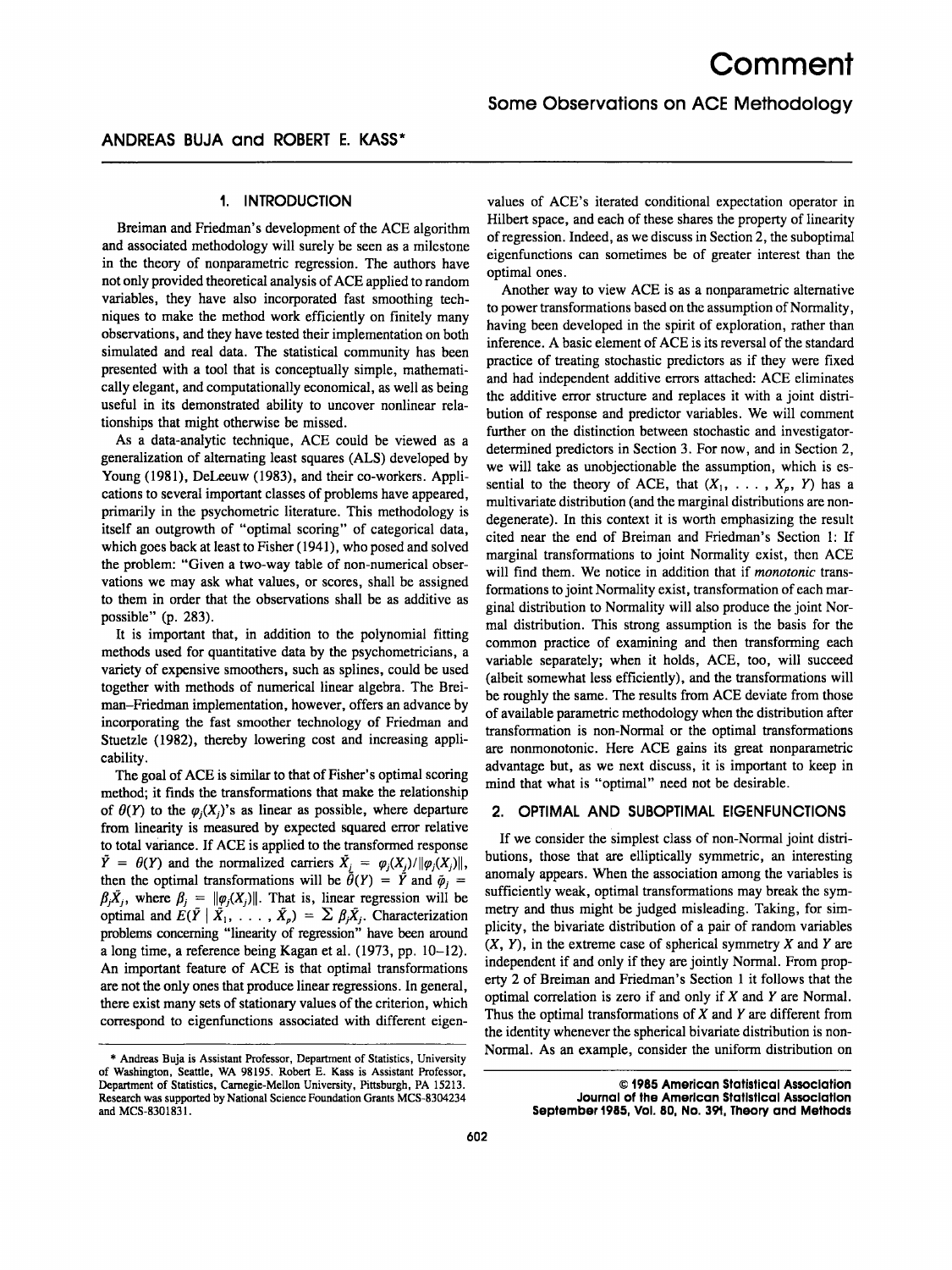

*Figure 7. ACE Transformations of X (left) and Y (right) for Correlation .O.* 

the unit disk  $x^2 + y^2 < 1$ . It turns out that the optimal transformations  $\varphi$  and  $\theta$  are parabolas symmetric about the vertical axis, and simulations show that **ACE** finds these in finite data (see our Figure 1). The optimal correlation is  $\frac{1}{3}$  for the populations.

Proceeding a step further, one can apply linear transformations to  $(X, Y)$  to produce a class of distributions that are uniform on elliptical disks and have correlations ranging from 0 to 1. The optimal transformations for the distributions with correlation close to 1 are the identity, whereas those with correlation close to 0 are again parabolas; the transition from one case to the other is abrupt and occurs for correlation  $\frac{1}{4}$ . (A derivation of this theoretical fact will appear somewhere else.)

These remarks apply to the underlying populations rather than finite samples. **As** a demonstration for the finite sample case, we included some plots of **ACE** transforms that were generated with Breiman and Friedman's program (see Figures 1-5). The data sets were obtained by linear transformation of 391 pseudorandom points from a uniform distribution **on** the unit disk in  $\mathbb{R}^2$ . The linear transformations were chosen so as to yield pseudorandom samples from uniform distributions **on**  elliptic disks with correlation *.O* **(no** transformation), .22, .28, .34, and *.5.* One notices that the transforms change shape fairly

quickly in the range from .22 to .34. The particular pseudorandom sample at hand resulted in empirical correlations somewhat below the theoretical ones (.19, .25, .32 instead of .22, .28, .34), which may partly account for the qualitative jump from Figure 3 to Figure 4 rather than from Figure 2 to Figure 3 as expected from theory. Nevertheless, it seems that the finitesample **ACE** algorithm reflects the behavior of **ACE** at the underlying population. We would like to mention that in our experience for correlation close to  $\frac{1}{4}$ , the finite-sample ACE algorithm occasionally produces transforms of cubic shape.

How should we understand this behavior? From a mathematical point of view, **ACE** finds eigenfunctions of largest eigenvalues by applying the power method to the iterated conditional expectation operators  $E(E(\cdot | Y) | X)$  for  $\varphi(X)$  and  $E(E(\cdot | X) | Y)$  for  $\theta(Y)$ , the largest eigenvalue being the squared optimal correlation (compare Theorem 5.3). The uniform distributions on elliptical disks all have the same systems of eigenfunctions, which are polynomials, but the eigenvalues vary with the degree of ellipticity. It turns out that the polynomial of order 1—that is, the identity—has the largest eigenvalue for strong ellipticity (corresponding to correlation greater than  $\frac{1}{4}$ ), but it is overtaken by the second-order polynomial for weak ellipticity (correlation less than 4). **As** the ellipticity weak-



Figure 2. ACE Transformations of X (left) and Y (right) for Correlation **22**.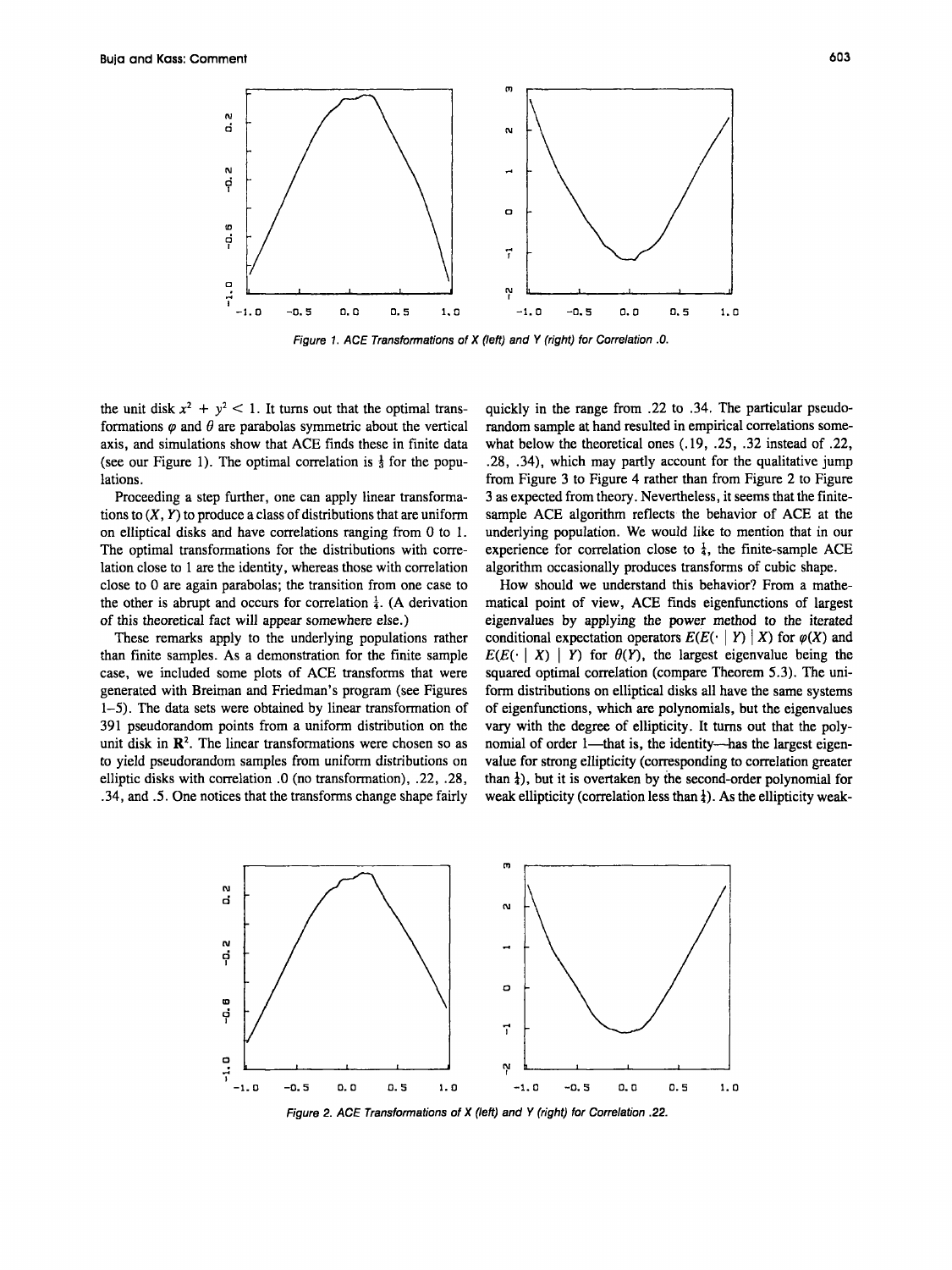

*Figure 3. ACE Transtormations of X (left) and Y (right) for Correlation* **.28.** 

ens, axial symmetry is approached and this drives the eigenvalues of odd-order polynomials to zero. In Figure 6, the square root of the eigenvalues as a function of correlation (ellipticity) is plotted for the eigenpolynomials of degrees 1-3. Notice that not only does the second-degree polynomial have the largest eigenvalue for correlation below  $\frac{1}{4}$ , but the eigenvalue of the third-degree polynomial is suspiciously close to the eigenvalue of both the first- and second-degree polynomial in a neighborhood of  $\frac{1}{4}$ . This is probably why we occasionally observed cubic behavior in the ACE transforms of finite samples.

A background for this type of phenomenon is provided by perturbation theory (see Kato 1984, pp. 63-74), which deals with the dependence of linear operators and their spectral decompositions on a real or complex parameter. Here and in numerical analysis of eigenproblems (Parlett 1980, pp. 14–15), one knows that eigenvalues depend continuously on the operator, but eigenfunctions do not. In our context this means that the optimal correlation of two close distributions will be close, but the ACE transforms may look qualitatively different. A case in point is the preceding example, where a continuous change in ellipticity leads to a jump at the critical correlation 4, but more serious discontinuities are possible (Kato 1984, pp. *64,* 72). It is always multiplicity (also called degeneracy) of eigenvalues that gives rise to this phenomenon. In quantum physics, degeneracy is often the generic case, and perturbations (e.g., of an atom by an external magnetic field) are known to split up spectra (the Zeeman effect).

The occurrence of nonmonotonic optimal transformations in the preceding example should not be interpreted as revealing remarkable relationships in the data. Given the situation in the spherical case, an obvious question is whether Normal distributions are the only elliptically symmetric bivariate distributions for which the optimal transformations are the identity for all degrees of ellipticity as measured by the correlation of the untransformed data. If the preceding uniform distributions are examples for short-tailed cases, one might consider at the other end some simple heavy-tailed examples, such as spherical and elliptical *t* distributions. We are in the process of examining such examples.

The possibility of finding many relevant eigenfunctions is not limited to the lower range of optimal correlations, as is seen if we choose as a distribution for  $(X, Y)$  the degenerate uniform on the diagonal of the unit square in the plane. Here we have  $P(X = Y) = 1$ , an exact relationship. This example is, strictly speaking, outside of the Breiman-Friedman setup, due to degeneracy as a measure (see Assumption 5.2), yet it



*Figure 4. ACE Transformations of X (left) and Y (right) for Correlation .34.*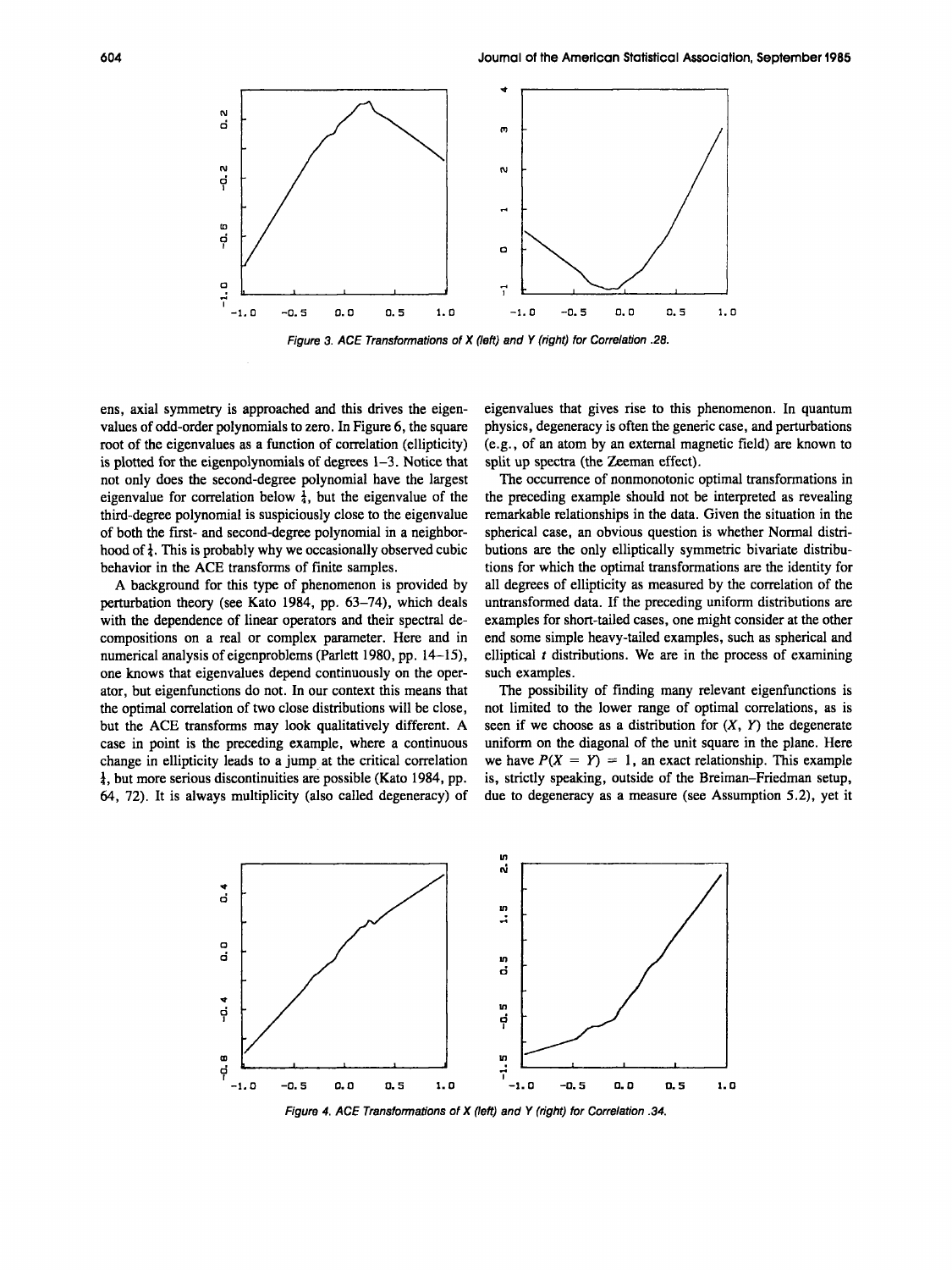

*Figure 5. ACE Transformations of X (left) and Y (right) for Correlation .5.* 

indicates a seemingly strange behavior of ACE: There do exist uncountably many transformations to optimal correlation 1. Any pair  $(\theta, \varphi)$  of transforms will do if  $\theta = \varphi$  and if  $\theta$ ,  $\varphi$  are nonconstant with probability 1 on the unit interval. This example is extreme and has little relevance for data analysis. The following, however, is a real possibility: The joint distribution of  $(Y, X_1, \ldots, X_p)$  might approximately satisfy more than one additive equation of the form  $\theta(Y) = \sum \varphi_i(X)$  and thus cluster around a manifold of codimension more than 1 in  $\mathbb{R}^{p+1}$ . Such a situation leads to either multiple optimal transformations or a spectrum that features several eigenvalues bunching together at the upper end, and they may even be arbitrarily close to 1. The point here is that we might not only encounter multiple sets of predictor transforms  $\varphi_i(X_i)$ , but response transforms  $\theta(Y)$ as well. In this respect, ACE differs from the untransformed linear models, where multiple fits are always due to dependencies among the predictors alone.

In these situations a possible safeguard would be to obtain several of the largest eigenvalues and their eigenfunctions. Examination of the upper end of the spectrum would indicate the stability of the optimal transformations. A single largest eigenvalue fairly close to 1 would give some reassurance that the additive model produced by ACE is appropriate. However, if there did exist more than one eigenvalue close to 1, further scrutiny would be required, and the possibility of describing the data by more than one additive equation would have to be considered.

A related concern arises in the following situation: Let the distribution of  $(X, Y)$  fall apart into two natural clusters in diagonally opposite quadrants; that is, there should exist thresholds *a* and *b* such that  $P(X \le a, Y \le b)$  and  $P(X > a, Y > b)$ b) **are** both nonzero and sum to 1. For such a distribution, the optimal correlation happens to be 1! Optimal transformations that achieve it can be obtained by letting  $\theta(Y)$  map the sets  ${Y \leq b}$  and  ${Y > b}$  onto different constants, and similarly for  $\varphi(X)$  with the sets  $\{X \leq a\}$  and  $\{X > a\}$ . (We owe this observation to Charles Stone.) Hence ACE discovers that the data can be lumped together by cuts along the *X* and *Y* axes, and it uses this in the search for optimal marginal transformations. The finite-sample version of ACE based on the Friedman-Stuetzle smoothers will produce a variant of this result due to

averaging over windows that extend a fraction (e.g., 15%) to the left as well as to the right of a given point. Thus the jumps at *a* and *b* in  $\varphi$  and  $\theta$ , respectively, will be smeared out to steep but continuous stretches around the threshold values. Owen (1983, pp. 19-23) informed us that this phenomenon actually occurred in real data when he applied ACE in a time-series context, and the ACE transformations he found behaved as we described here. It seems to us that such simultaneous lumping in *X* and *Y* calls for a special treatment, but we do not yet have any suggestions. **A** perplexing fact is that this lumping effect occurs regardless of the distribution of  $(X, Y)$  in the two quadrants. For example, it may be nicely clustering around two fragments of manifolds so that ACE would have to pick up the manifold structure in its suboptimal solutions, which leads us once more to the recommendation of looking at suboptimal eigenfunctions.



*Figure* **8.** *Square Roots of the Eigenvalues of First-, Second-, and Third-Order Eigenpolynomials as Functions of the Correlation of X and Y.*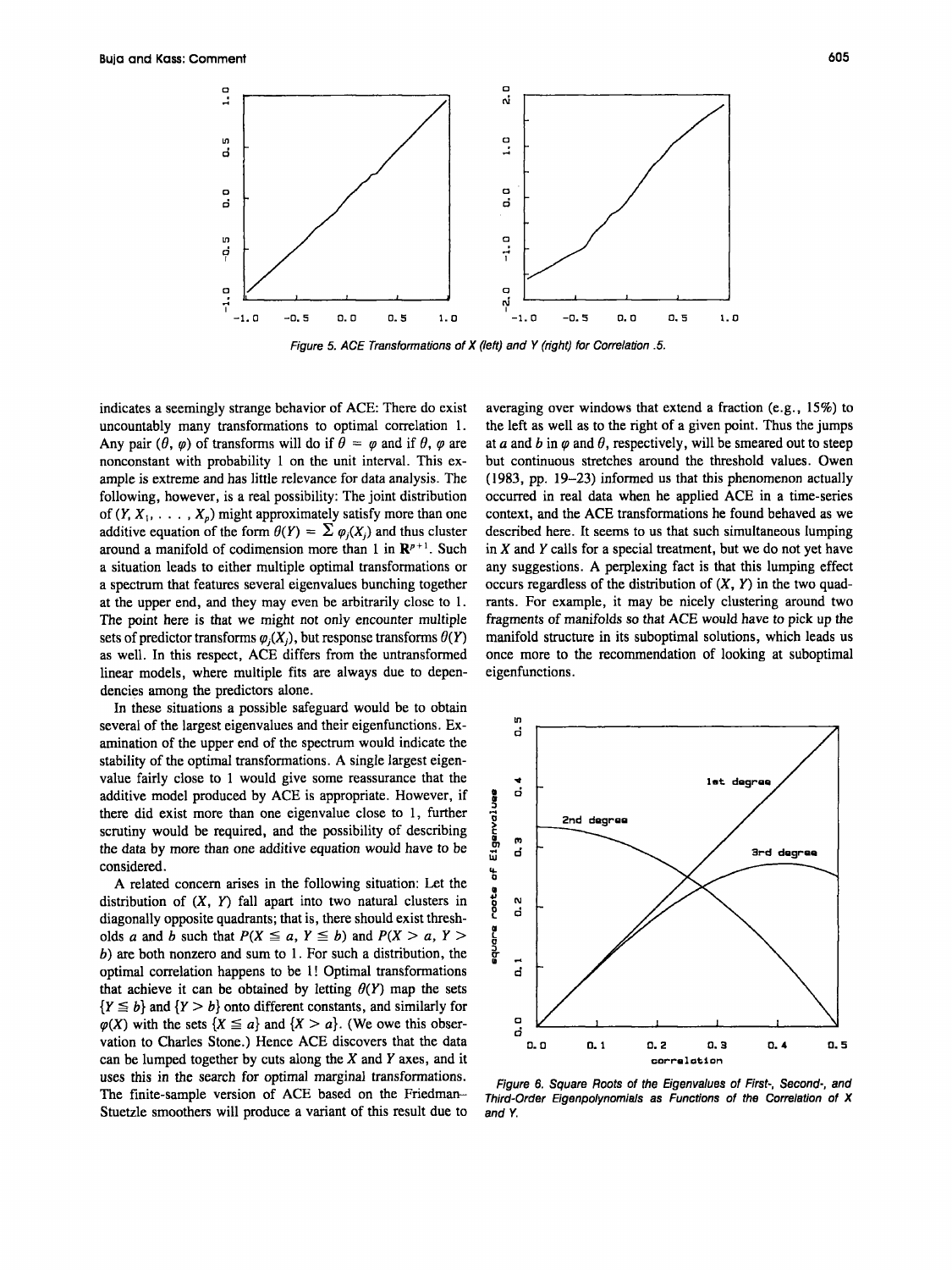Like parametric regression methods based on the assumption of joint Normality of predictors and responses, **ACE** blurs the distinction between stochastic and nonstochastic predictor variables. The conventional methods are inferential and rely on Fisherian or Bayesian principles to justify conditioning on stochastic predictors. **ACE,** on the other hand, does away with the additive error structure of predictor models, using instead a nondegenerate joint distribution. Thus **ACE** produces transformations that satisfy not only the additive equation

$$
E(\theta(Y) | X_1, \ldots, X_p) = \sum \varphi_j(X_j),
$$

but also the dual relation

$$
E(\sum \varphi_i(X_i) \mid Y) = \rho \theta(Y),
$$

where  $\rho$  is the optimal multiple correlation. This pair of equations forms an eigenproblem characterizing stationarity under **ACE** iteration, and it displays the symmetric treatment of response and carriers by **ACE.** 

To some, this feature of **ACE** may seem unnatural, and the practical consequence, mentioned by Breiman and Friedman toward the end of Section **1,** is that when data are generated from a predictor model

$$
\theta(Y) = \sum \varphi_j(X_j) + \varepsilon
$$

ACE does not necessarily find the transformations  $\varphi_1, \ldots, \varphi_n$  $\varphi$ <sub>p</sub>,  $\theta$ . One situation in which ACE would clearly produce undesirable results was described earlier: If the design were such that the predictor values clustered into clearly separated subpopulations and the error  $\varepsilon$  were small relative to the separation, then **ACE** would produce lumps and the interesting transformations might correspond to suboptimal eigenfunctions. From its possible failure to produce desirable predictormodel transformations, we would not conclude that **ACE** is somehow flawed, but it does appear that there is more to be learned about the sensitivity of **ACE** to the distribution of the carriers. This is an issue especially for designed experiments and data from samples that poorly represent the population distribution of the carriers. On the other hand, in the difficult but common situation in which scientific investigation requires analysis of well-sampled observational data with little guidance from a predictive theory, the inferential approach based on predictive models is problematic and the powerful exploratory **ACE** technology should be especially useful.

### **4. INFERENCE, DIAGNOSTICS, AND ROBUSTNESS**

One aspect of the problem of assigning scores discussed by Fisher was that of assessing variability. He noted that the complexity of the problem limited the applicability of the notion of standard error, and he proceeded to develop as **an** alternative a significance test to assess departure from a particular choice of scores. The generalization of a choice of scores is, of course, a choice of transformations. The transformations produced by **ACE** will probably be most often used as rough suggestions: Practitioners will interpret the plots as approximations to elementary functions such as logarithms, exponentials, powers,

**3. ACE AND PREDICTOR MODELS** *or* trigonometric functions, and they will then build linear models based on these. Inference from the resulting models, including statements concerning possible inclusion of particular carriers in the model, would be difficult and treacherous. The most useful variabilities to assess would be those of the transformations themselves, although in this general context, **as** in optimal scoring, inversion to significance tests may again be much more tractable. It would also be nice to be able to judge the separation of several large eigenvalues, discussed in Section **1** here, against background variation. Perhaps, as Breiman and Friedman suggest (in Section **4),** the bootstrap will be helpful in solving these problems.

> There is also the possibility of developing diagnostics for use in conjunction with **ACE.** Although there may be goals that are analogous to those of diagnostics for linear regression, there will be important differences. In the case of colinearity, for example, in linear regression the existence of an exact colinearity of the form  $\sum a_j \cdot X_j = 0$  implies that with any set of least-squares coefficients  $\beta_j$ , the set of numbers  $\beta_j + a_j$  provides a least-squares solution. On the other hand, nonlinear relations among carriers do not necessarily produce infinitely many solutions. When applying **ACE,** however, the existence of a relation of the form  $\sum \psi_i(X_i) = 0$  implies that with any set of optimal predictor transformations  $\varphi_i(X_i)$ , the transformations  $\varphi_i(X_i) + \psi_i(X_i)$  are optimal as well. Thus it might be useful to develop methods for estimation of additive implicit equations of the form  $\sum \psi_j(X_j) \approx 0$ , in analogy to estimation of smallest principal components of the carriers in linear regression. One of us (Buja) has begun working on this together with Werner Stuetzle.

> Finally, let us briefly mention the issue of robustness. Notice that although the theory presented by Breiman and Friedman is a second-order theory, based on the notions of correlation and conditional expectation as projections in  $L_2$  space, the implied existence of second moments refers not to the variables themselves but to the *transformations* of them. Hence it makes sense to consider even spherical and elliptical Cauchy distributions (the only problem being that the **ACE** algorithm must not be initialized with the identity transforms, since they are not elements of  $L_2$  space). Nevertheless, those who think most easily in terms of models may wonder what there is to recommend the use of correlation with non-Normal data. In more practical terms, there may be problems of robustness in using **ACE,** and with worries about effects of outliers in mind, one might wonder about the advisability of using a criterion based on squared error. It might be possible to find another useful sense in which an average departure from linearity could be minimized, but it is far easier to make this glib remark than to formulate the problem in such a way that progress could be made while retaining such advantages of the current **ACE** algorithm as the low computational cost. **A** simple ad hoc approach would be to use a cheap robust smoother, but it is quite possible that the overall statistical performance of **ACE** would be adversely affected.

### **5. CONCLUSIONS**

There is ample evidence that **ACE,** in its present form, is already a greatly useful tool for data analysis. We have de